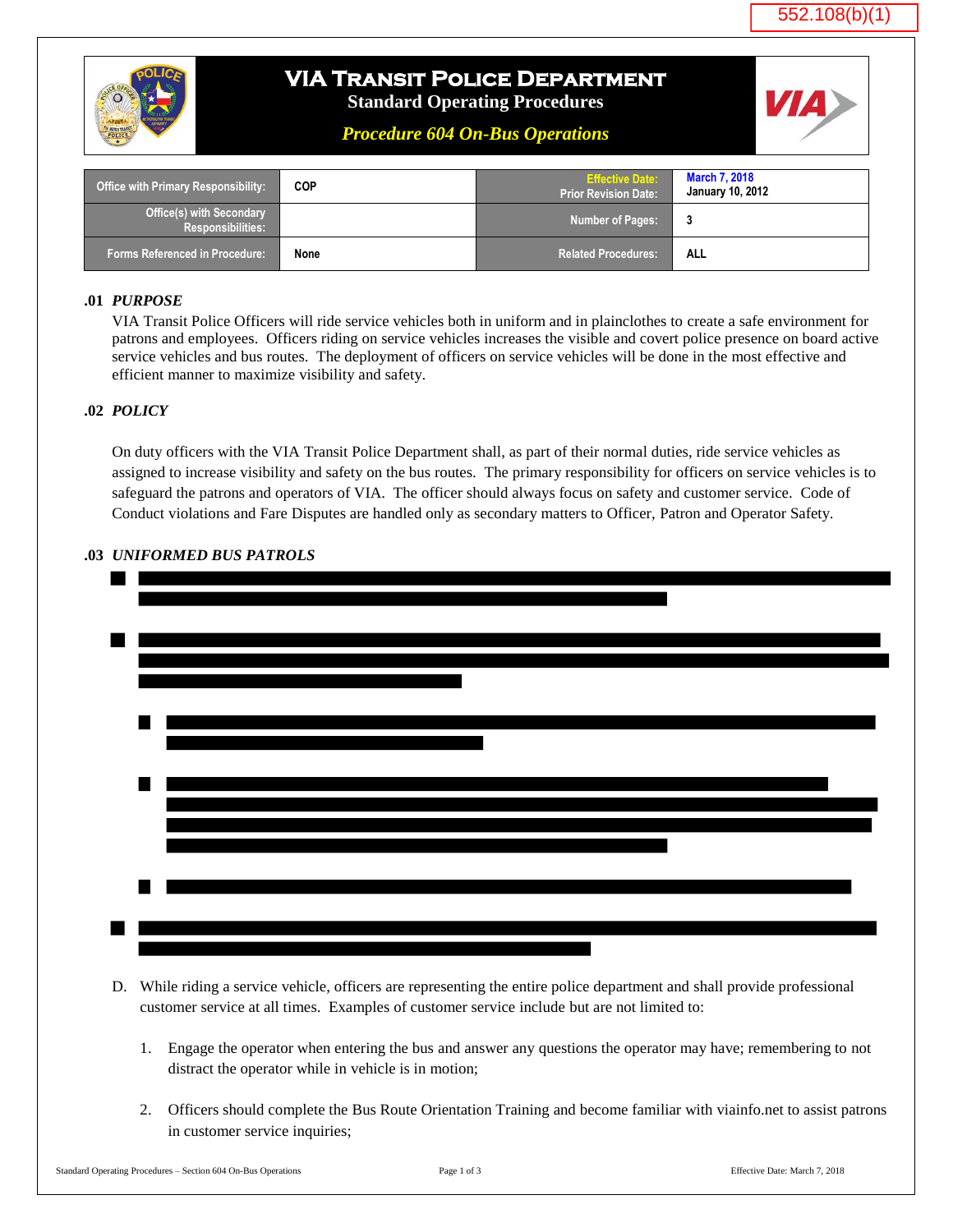

## **VIA Transit Police Department Standard Operating Procedures**

*Procedure 604 On-Bus Operations*

- 3.
- 4. Engage patrons and answer their customer service questions. Officer shall respond to customer service questions and refer other questions to the VIA Help-Line (362-2020).



F. One detailed daily log shall be submitted at the end of the assignment by one of the officers detailing the times, bus routes, bus numbers, locations where boarded and exited and any police actions taken. The report should note any unusual occurrences or pertinent information obtained while on the assignment. The log shall be signed by both officers and turned into the supervisor prior to the end of shift.